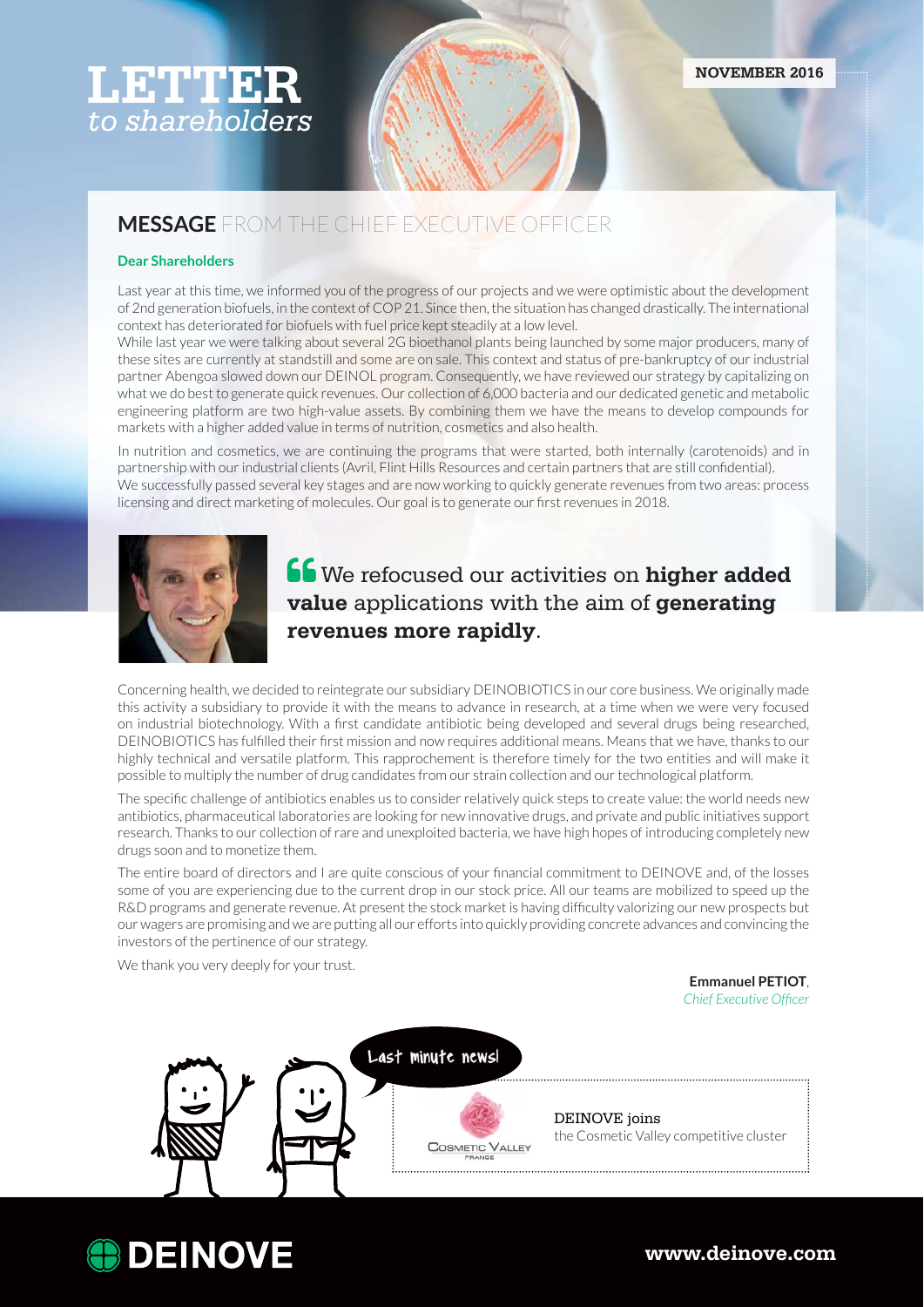## **CAROTENOIDS**

#### **\$1.8 BILLION**

carotenoids world market in 2019

#### € **300 – 5,000/KG**

selling price according to the type and origins

### **OUR INDUSTRIAL** PARTNERS



**Partnership initiated in 2014** to develop a production process for natural animal food additives. 1st milestone validated in 2015. AVRIL is currently running efficacy tests of compounds produced by DEINOVE strains under real conditions.

**End of program: 2018**



**Partnership signed at the end of 2015** to specify the conditions for industrializing a biological production process for natural animal nutrition additives. **End of program: 2018**

#### DEINOVE's strategy for carotenoids

By exploiting the natural capacity of *Deinococci* to produce carotenoids, DEINOVE aims to develop an offer of biologically produced carotenoid ingredients that are both innovative and competitively priced, to meet the demands of the market. In 2016 DEINOVE obtained the proof of concept for the production of carotenoids from optimized *Deinococcus* strains:

- 5 standard molecules with known applications and identified markets.
- 1 new molecule, Deinoxanthine, that needs to be tested and characterized, as well as undergo regulatory evaluation prior to marketing.

DEINOVE plans to market the carotenoids produced, directly to health, nutrition and cosmetics manufacturers, as of  $2018$ 

To achieve this goal, the Company is moving forward in several areas simultaneously:

The scientific teams work actively to increase the level of production of strains to optimize their competitiveness.

- Samples of carotenoids produced in the laboratory by *Deinococcus*, such as Deinoxanthine and known carotenoids are currently undergoing functional tests to confirm their effects and demonstrate their market value.
- Market research is under way to refine the marketing strategy for each targeted molecule and application.

#### What do carotenoids do?

Carotenoid molecules are widely used for their coloring, antioxidant and photoprotective properties in food and feed as well as in the cosmetics and health fields. Some are produced by extraction from tomatoes (lycopene) or paprika (capsanthin), or by biological production from algae (astaxantin) or microorganisms (beta-carotene). However, the largest share of production is from chemical synthesis from petroleum by-products. While the demand for natural ingredients is increasing, the offer in bio-sourced solutions remains limited by high production costs.

This step is carried out along with the Business development team and fed by discussions with our potential clients.

#### DEINOVE collaborates with Processium to prepare for the industrialization of its carotenoids

DEINOVE plans to market carotenoids in the form of ingredients directly to manufacturers in targeted markets. However, the Company does not plan to develop its own manufacturing facilities. Production, including the large-scale fermentation steps, extraction, purification and formulation will be subcontracted. DEINOVE chose Processium to support them in the transposition of their production process from laboratory to industry, which implies:

- develop and validate an industrial process to extract carotenoids from the fermentation medium to obtain a marketable product;
- identify and select subcontractors capable of ensuring a quick production takeoff.

The Lyon-based company Processium, expert in industrial process engineering, is notably specialized in the fields of chemistry, pharmacy and cosmetics.

> **FOCUS** Ist batches marketed

|              |                                                                                        | ted molecule and application.                                                                                  | • Market research is under way to refine<br>the marketing strategy for each targe- | 'Oooo'                                                                                   |
|--------------|----------------------------------------------------------------------------------------|----------------------------------------------------------------------------------------------------------------|------------------------------------------------------------------------------------|------------------------------------------------------------------------------------------|
| Jan.<br>2014 |                                                                                        | Feb.<br>2016                                                                                                   | Oct.<br>2016                                                                       | Feb.<br>Q3<br>2018<br>2017                                                               |
|              | STEP <sub>1</sub>                                                                      | <b>STEP II</b>                                                                                                 | <b>STEP III</b>                                                                    | <b>STEP IV</b>                                                                           |
|              | Development of the metabolic<br>pathway: 5 molecules<br>manufactured in the laboratory | Determination of the target<br>Optimization of the strain (yield,<br>stability) and fermentation<br>conditions | Validation of the functional<br>benefit of the compound<br>Regulatory procedures   | Development of extraction and<br>purification processes<br>Formulation<br><b>Scaling</b> |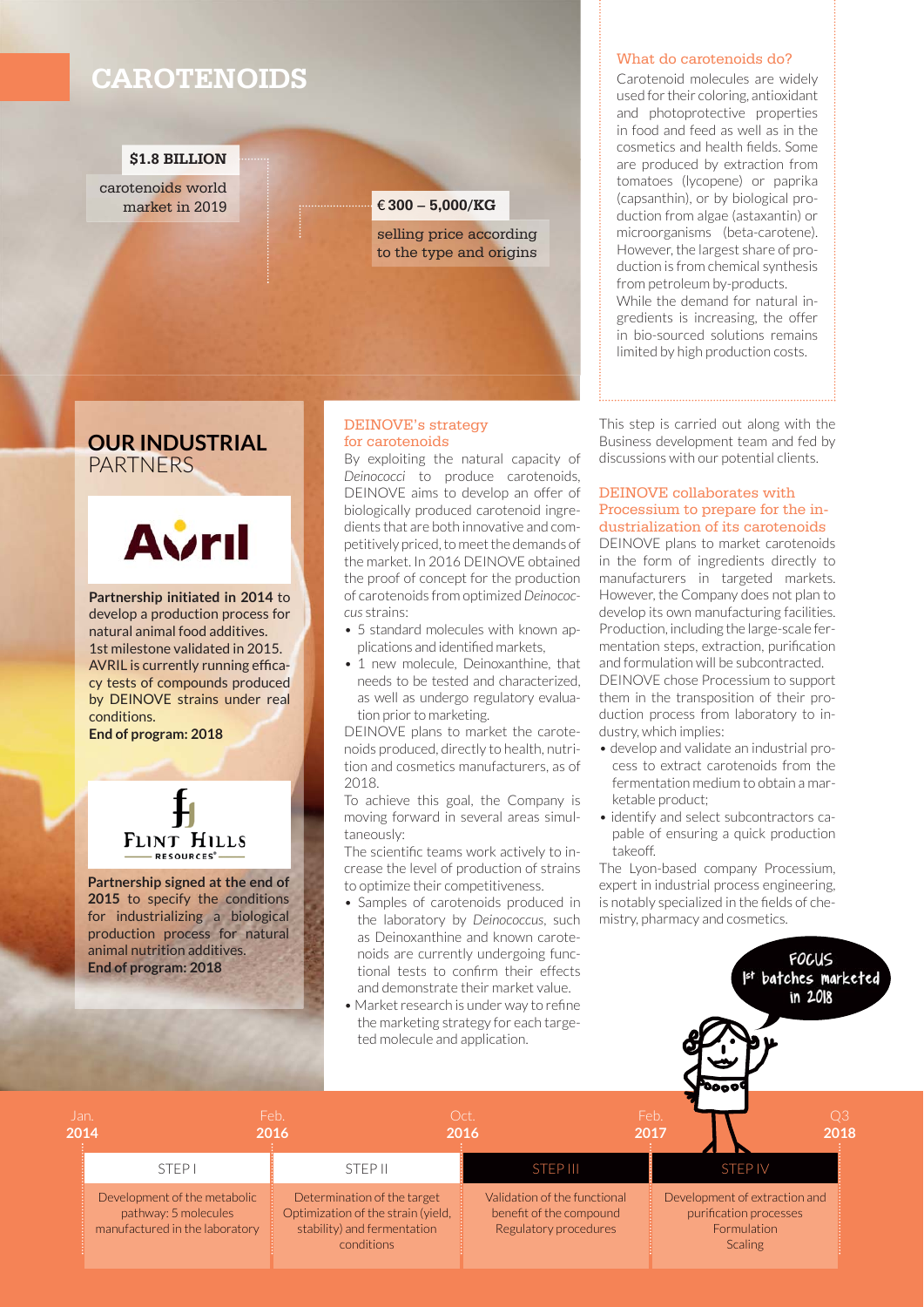**On 21 September 2016, the United Nations Organization launched a solemn appeal, signed by 193 countries, to urgently start the combat against antimicrobial resistance. With the current state of development of existing antibiotic resistances, the WHO considers that microbial infections currently kill approximately 700,000 people per year, and might be responsible for 10 million deaths per year by 2050, i.e. more than cancer at present.**

## **ANTIBIOTICS**

#### **\$15 BILLION**

antifungals world market (2018) (+50% in 5 years)

#### **\$41 BILLION**

antibiotics world market (2018)



### **3 QUESTIONS** TO DOMINIQUE LE BELLER, Chief Executive Officer of DEINOBIOTICS

#### What are DEINOBIOTICS' activities and what have you achieved?

Our mission is simple: discover new antibiotics to provide a response to the major risk that the serious problems of antibiotic resistance represent, especially in the hospital environment (nosocomial infections).

Since 2012, we have been analyzing the DEINOVE strain collection. Bacteria are among the highest-performing antibiotic producers in the living world. Those that DEINOVE have are rare and present a high potential for access to new chemical structures. At present, several dozen strains have been identified as having an antibiotic activity.

A first molecule with a totally new structure and a particularly interesting spectrum of activity was notably isolated and chosen for advanced pre-clinical research (efficacy and pharmacology tests). In parallel, we are continuing our work to develop other promising drugs with antibiotic or antifungal properties.

#### How will you collaborate with the DEINOVE R&D teams?

Our next priority objectives are to start the regulatory preclinical development of our first drug candidate, and to identify new molecules. In order to do this, we need additional resources for the fermentation, production of extracts, characterization of molecules, tests, etc., resources that are, for the most part, available at DEINOVE. A part of the DEINOVE R&D teams is now already working with our researchers and our network of experts.

The technological platform developed by DEINOVE is indeed very versatile. The Montpellier teams provide high additional expertise in the fields of fermentation and the optimization of strains by genetic engineering.

#### Developing new drugs is a long and uncertain process. What are your chances of success?

For antibiotics, the risk of failure is reduced earlier than for most of the other medicines. 33% of anti-infectious agents that pass Phase I reach the market, compared to 6% of the medicines against cardiovascular disorders and 1% of those against nervous disorders. The clinical phases are faster and the need for new antibiotics is so high that the authorities (European Medicines Agency, EMA; Food and Drug Administration, FDA, etc…) facilitate the steps in terms of rapidity and possible financing.

It is logical when you know how antibiotics work: efficacy tests enable rapid verification of whether the tested drug destroys the target pathogens and the treatment periods for patients are usually short.

The main difficulty consists of finding new structures as, for decades, research has mostly been focused on a few types of bacteria. With our collection of rare strains, we are still at the beginning of developments but we have good signs on our capacity to deliver new classes of antibiotics and have already identified a first candidate.

#### **Dominique LE BELLER was one of the founders of NOVEXEL in 2004.**

He ran the operations of this start-up specialized in the development of anti-infectious agents up until they were bought out by ASTRA ZENECA in 2010, for almost 500 million dollars.One of the best French specialists in infectious diseases, Dominique LE BELLER also ran research teams at HOECHST-MARION-ROUSSEL then at AVENTIS, contributing notably to the development of 3 new antibiotics.

### **The antibiotics market**

The development of new antibiotics is faced with the difficulty of finding new sources: since 2010, no new innovative antibiotic has been put on the market, and only 3 during the course of the previous 5 years.

After years of indifference, the major pharmaceutical laboratories are now actively looking for new molecules and are ready to make significant investments for acquisitions or partnerships. The financial model for antibiotics is in fact becoming more attractive due to the implementation of public policies and persuasive private initiatives.

In light of the development of antibiotic resistances, the discovery of new antibiotics is a major worldwide public health challenge.